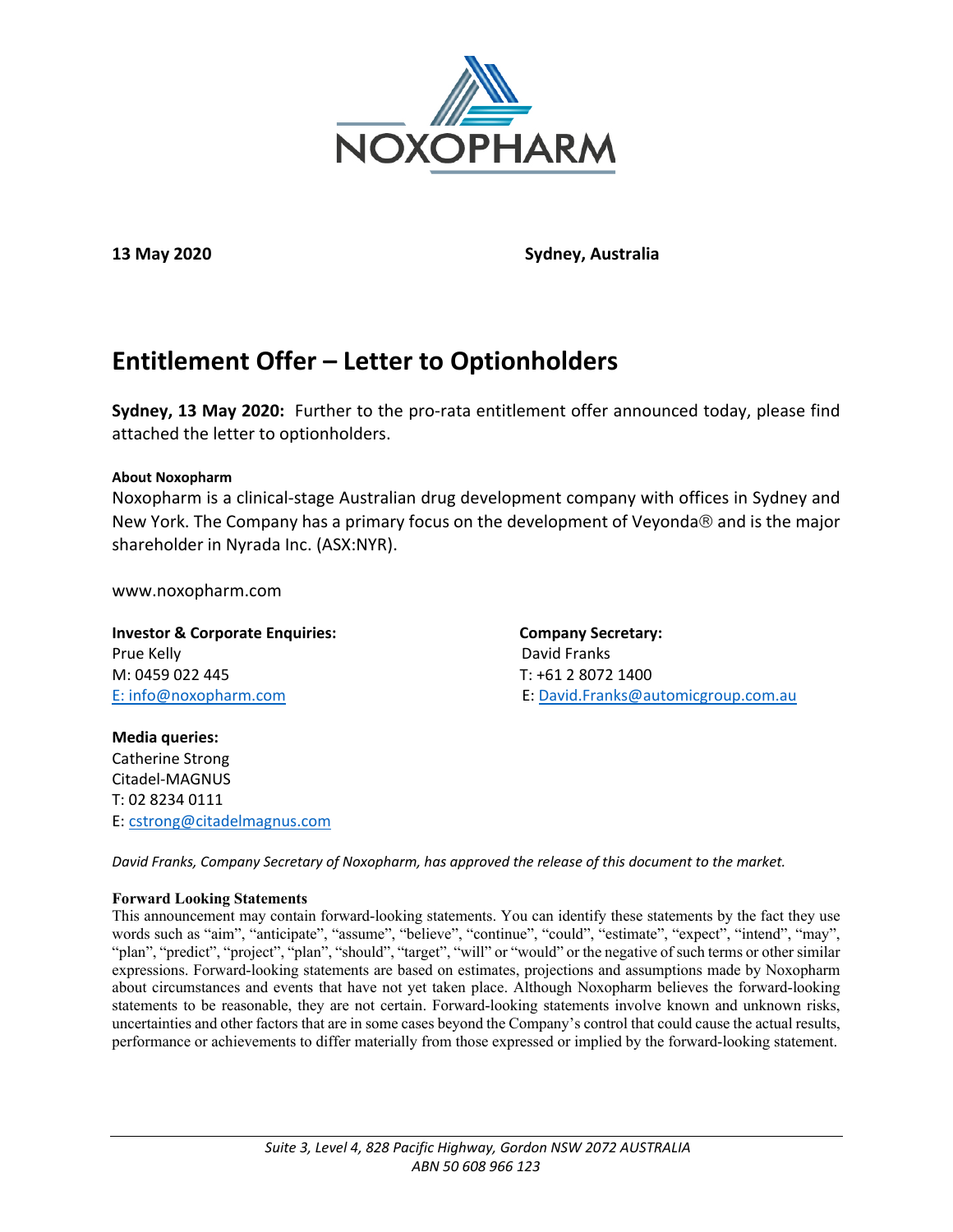

13 May 2020

Dear Optionholder

## **NON-RENOUNCEABLE ENTITLEMENTS ISSUE**

This is to notify you as an optionholder in Noxopharm that Noxopharm is undertaking a non-renounceable entitlements issue of approximately 60,914,458 New Shares at \$0.13 per New Share on the basis of 1 New Share for every 2.5 Shares held by Eligible Shareholders (Australian and New Zealand resident shareholders) as at the Record Date (intended to be 20 May 2020) to raise up to a total of \$7,900,000 and the grant of approximately 20,304,819 New Options for no additional consideration on the basis of 1 New Option for every 3 New Shares subscribed for under this Prospectus.

The Offer is fully underwritten by Canaccord Genuity Australia Limited (the **Underwriter**).

The issue was announced today and it is expected that the prospectus will be lodged today and available for inspection.

The Rights Issue will be offered to shareholders registered at 7pm (AEDT) on 20 May 2020 (**Record Date**) with a registered address in Australia or New Zealand (**Eligible Shareholders**).

The details are:

| Issuer:            | Noxopharm Limited (ASX:NOX)                                                                                                                                                                                                                                                                                                                                         |  |  |
|--------------------|---------------------------------------------------------------------------------------------------------------------------------------------------------------------------------------------------------------------------------------------------------------------------------------------------------------------------------------------------------------------|--|--|
| Security:          | Fully paid ordinary shares and attaching options ("Offer Securities")                                                                                                                                                                                                                                                                                               |  |  |
| <b>Issue Size:</b> | A\$7.9m                                                                                                                                                                                                                                                                                                                                                             |  |  |
| Offer Structure:   | The Offer is to be structured as a pro rata entitlement offer to<br>shareholders based on one (1) new share for every two and a half<br>(2.5) existing shares held to raise circa \$7.9m at an issue price of 13c<br>together with a one (1) for three (3) attaching option exercisable at<br>\$0.30 with a 3-year expiry.                                          |  |  |
|                    | Sub-underwriters to the Offer will receive a one (1) for three (3) sub-<br>underwriting commitment option on the same terms as the Attaching<br>Option ("Sub-Underwriting Options"). The Sub-Underwriting Options<br>must only be granted to the Sub-Underwriters if the Sub-Underwriters<br>agree to sub-underwrite the Offer.                                     |  |  |
|                    | For the avoidance of doubt, the maximum amount of options to be<br>issued under the offer (not inclusive of Lead Manager Options) is<br>20,304,819 Attaching Options and 20,304,819 Sub-Underwriting<br>Options. It is envisaged that the Company will seek to have these<br>options listed. The Company must issue Options rounded to the<br>nearest whole number. |  |  |
|                    | Subject to shareholder approval (to obtain the Listing Rule 7.1<br>capacity to issue the new options) a further 5 million New Options will<br>be issued to the Underwriter as part of its consideration.                                                                                                                                                            |  |  |
|                    | The Underwriter will also subject to shareholder approval (to obtain<br>the Listing Rule 7.1 capacity to issue the new options) the right to                                                                                                                                                                                                                        |  |  |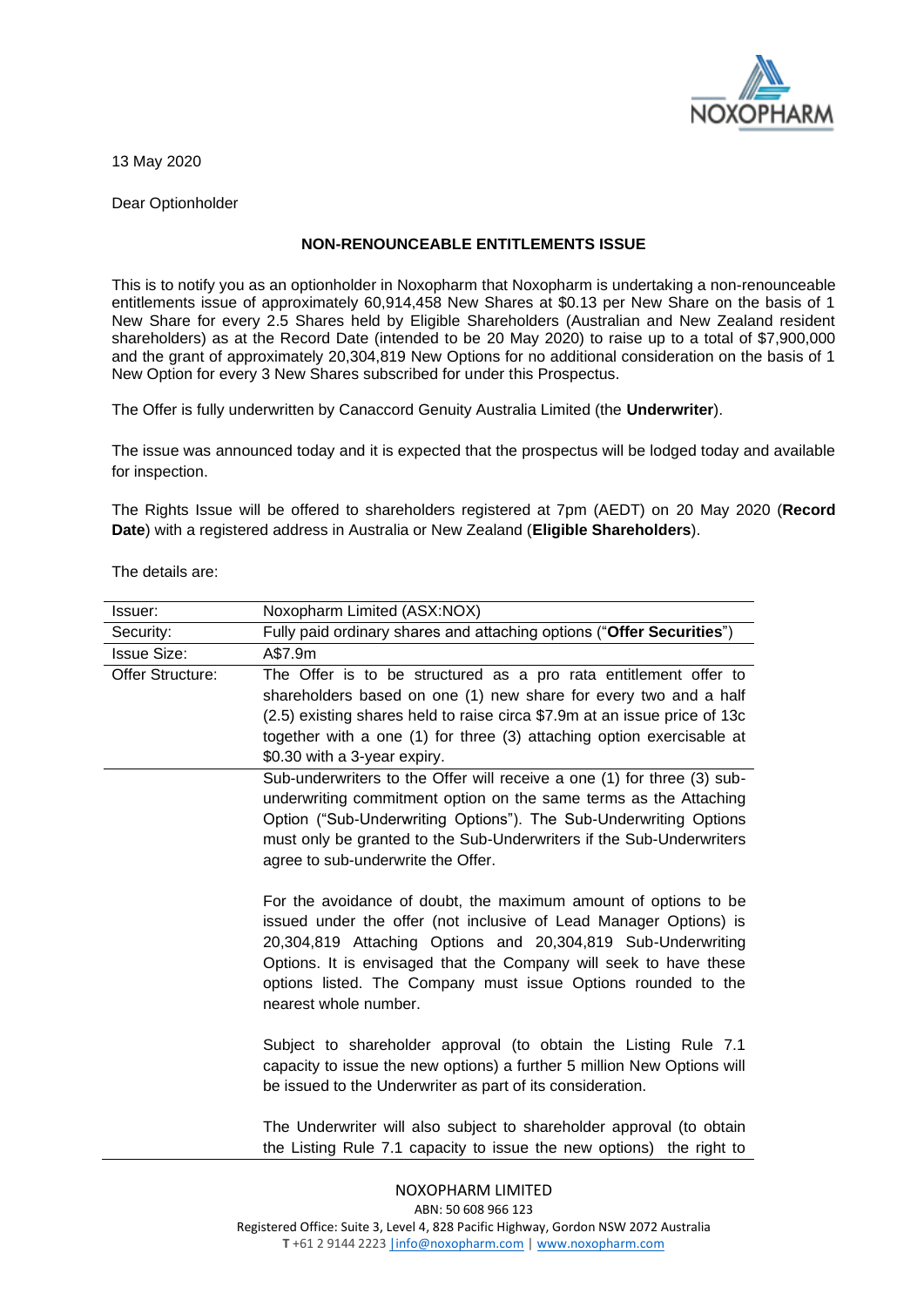

|          | conduct an additional Placement utilising the Company's Placement |
|----------|-------------------------------------------------------------------|
|          | capacity on completion of the Offer on equal terms.               |
| Pricing: | The issue price for the Offer is \$0.13 (Issue Price)             |
| Listing: | ASX                                                               |
| Timing:  | Record Date – 20 May 2020                                         |

New Shares will rank equally with the Shares already on issue.

The maximum number of shares issuable under the offer is 60,914,458. The maximum number of options (exercisable at \$0.3 with a three-year term) issuable under the offer is 45,609,638, being:

- up to 20,304,819 new Options to shareholders;
- up to 20,304,819 Sub-Underwriter Options; and
- 5,000,000 Lead Manager Options.

The table below shows the number of NOX ordinary shares and options outstanding before and after completion of the Entitlement Offer:

|                                  | On issue prior to<br><b>Entitlement Offer</b> | <b>Issued under</b><br><b>Entitlement Offer</b> | On issue after<br>completion of<br><b>Entitlement Offer</b> |  |
|----------------------------------|-----------------------------------------------|-------------------------------------------------|-------------------------------------------------------------|--|
| NOX ordinary shares              | 152,286,146                                   | 60.914.458                                      | 213.200.604                                                 |  |
| Options (all classes)            | 30.814.617                                    | 45.609.638*                                     | 76.424.255*                                                 |  |
| *Approximate subject to rounding |                                               |                                                 |                                                             |  |

Option numbers stated above are approximate and subject to rounding of individual shareholder option entitlements.

Under the terms of your options you are not entitled to accept the Offer and participate in the Issue but if you exercise your options, before the Record Date (20 May) you will be entitled to participate in the Issue and accept the Offer.

Your options expire on 28 February 2021 and have an exercise price of \$0.30. Currently, they are "out of the money" in that the exercise price (\$0.30) exceeds the last price of the Company's shares (\$0.195) before it went into the trading halt on 7 May 2020.

Fractional entitlements will be rounded to the nearest whole number of New Shares.

The indicative timetable for the Rights Issue is set out below: